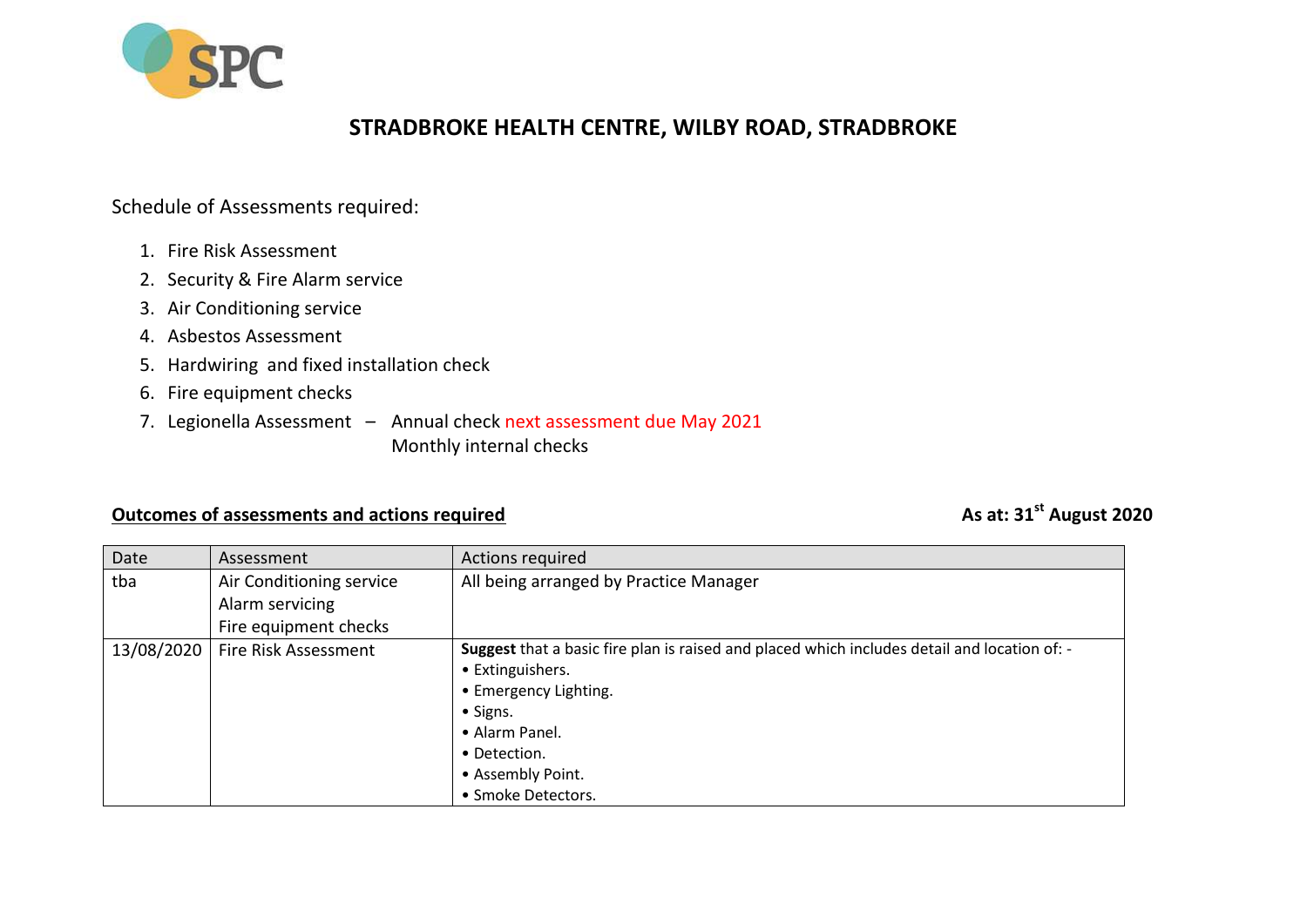|            |                        | • Break Glass Call Points.                                                               |
|------------|------------------------|------------------------------------------------------------------------------------------|
|            |                        | Review Fire Training for staff. Place zone plan next to fire alarm control panel.        |
| 01/07/2020 | Asbestos assessment    | Cracks have not worsened.                                                                |
|            |                        | Advice received that encapsulation can be done in the spring with no danger to the       |
|            |                        | public at the present time.                                                              |
| 08/05/2020 | 5 year hard wiring     | The electrical sockets within the building do not have rcd protection.                   |
|            | assessment             | 1 x twin and 2 x single sockets replaced in waiting area. Electrician informed, work due |
|            |                        | to take place September 2020.                                                            |
|            |                        | Risk Assessment undertaken by Practice Manager identified the risk of nuisance           |
|            |                        | tripping to the fridges in other areas was unacceptable, sockets not replaced.           |
| 20/05/2019 | Water Supply check     | Water supply complies with regulations - no action required.                             |
| 26/04/2019 | Fire Risk Assessment   | Clerk spoke with assessor and Waveney Security. Agreement reached that floor plan        |
|            |                        | not necessary as upstairs not used, Waveney Sec. engineer confirms that sensors          |
|            |                        | cannot be moved as they would be too close to AirCon.                                    |
|            |                        | A secure area for the bins should be investigated.                                       |
|            |                        | Emergency light and exit sign required at main entrance.                                 |
|            |                        | Practice Manager has received copy and is implementing other recommendations.            |
| 22/05/2019 | Legionella Assessment  | The report highlights areas that require immediate attention:                            |
|            | (external assessor)    | 1. Implementation of a control scheme.                                                   |
|            |                        | 2. Increase of hot water temperatures - Action: Contractor appointed. Date for           |
|            |                        | work to be agreed between contractor and medical practice                                |
|            |                        | 3. Awareness training for personnel involved in monitoring                               |
|            |                        | 4. Descale all scaled outlets                                                            |
|            |                        | Assessor also recommends possible replacement of over sink heaters in 2 x WCs as         |
|            |                        | they are known to not meet the temperature requirements.                                 |
| 01/03/2019 | Legionella Assessment  | 31/3/19 - report with no actions required.                                               |
|            | (carried out by Trust) | External assessors report recommends:                                                    |
|            |                        | A schedule needs to be established for this to be undertaken on a regular basis          |
|            |                        | (monthly as a minimum).                                                                  |
|            |                        | Training is recommended for the person undertaking the internal assessments and a        |